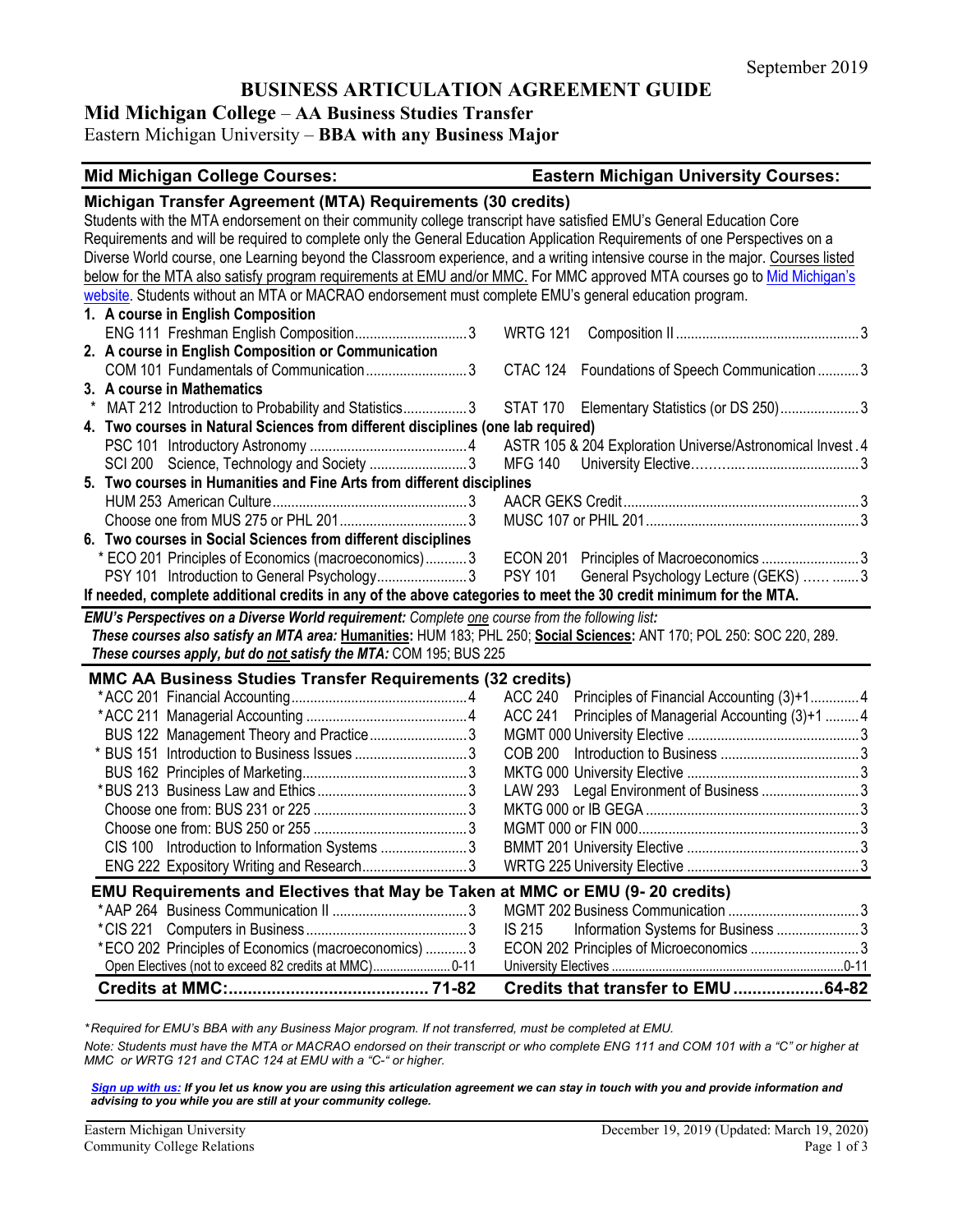# **BUSINESS ARTICULATION AGREEMENT GUIDE**

**Mid Michigan College** – **AA Business Studies Transfer**

Eastern Michigan University – **BBA with any Business Major**

## **Completion of EMU's BBA Program**

### **Major Requirements (42-60 credits)**

#### **Business Core (18 credits)**

| DS 251 or 265 Bus Stats Decn Making or Bus Stats I3 |  |
|-----------------------------------------------------|--|
|                                                     |  |
|                                                     |  |
| MGMT 386 Organizational Behavior & Theory3          |  |
|                                                     |  |
| OM 374 Intro to Production/Operations Mgmt3         |  |

#### **Discipline Requirements (24-33 credits)**

Students may complete discipline requirements in any of the following areas: accounting, accounting information systems, computer information systems, economics, entrepreneurship, general business, marketing, management, finance, supply chain management

**Note:** Each student must complete a writing intensive course as part of the major. Consult an advisor for course options.

#### **LBC Requirement**

One Learning beyond the Classroom (LBC) course or noncredit experience must be completed at EMU. Consult College of Business advisor for options.

#### **University Electives (0-18 credits)**

Complete enough additional electives to bring the minimum credits at EMU to 42 credits and the total credits for the program to 124 credits.

#### **Sample Sequence for completing the program:**

*Students following this agreement have the option of selecting any of the following disciplines to complete the BBA: accounting, computer information systems, economics, entrepreneurship, general business, marketing, management, finance, or supply chain management. The sequence below is a sample and will vary by discipline and pace of course completion. Students should see an advisor before enrolling for courses.* 

| <b>First Semester</b>                     | 12-15 credits |
|-------------------------------------------|---------------|
|                                           |               |
|                                           |               |
|                                           |               |
| Discipline Requirements or Electives  3-6 |               |
| <b>Second Semester</b>                    | 12-15 credits |
|                                           |               |
|                                           |               |
| Discipline Requirements or Electives  6-9 |               |
| <b>Third Semester</b>                     | 12-15 credits |
|                                           |               |
| <b>Fourth Semester</b>                    | 6-15 credits  |

| ו טעונוו טפוווסטנפו                        | u- IV UIGUILJ |
|--------------------------------------------|---------------|
| Discipline Requirements or Electives  6-15 |               |

*\*The minimum credits required to graduate is 124 but the total will vary depending on the business discipline completed at EMU and the program completed at MMC. If enough credits are not transferred, additional credits will need to be completed at EMU to satisfy the minimum required for graduation.*